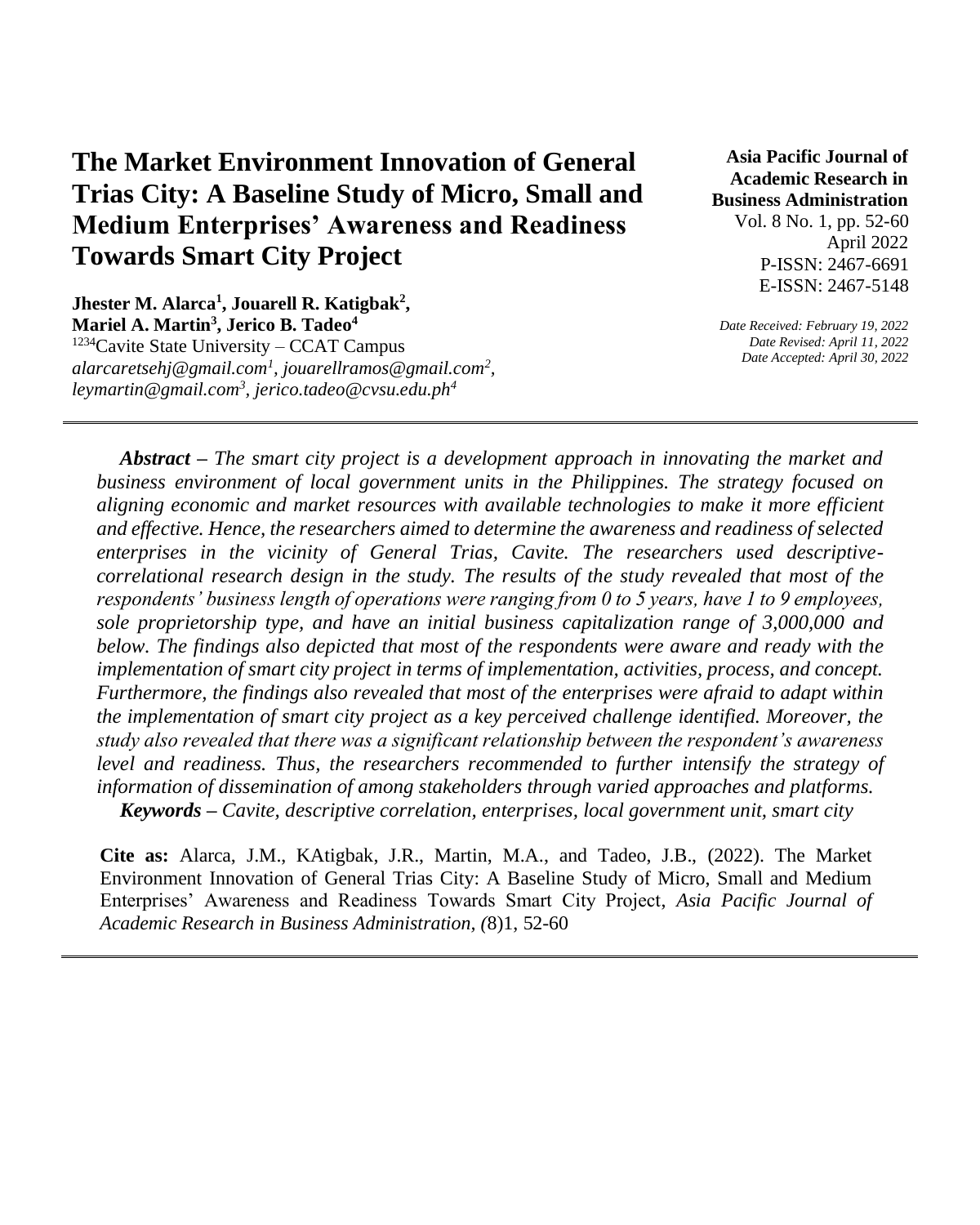#### **INTRODUCTION**

Technology is the knowledge and understanding of the scientific discoveries made by professionals as they blend it into society's needs where it can change and manipulate the human environment. Technology can be referred to as different tools, machinery, and types of equipment that people can use in their everyday life providing a more comfortable, easiest, and convenient life. In the past few years up to now, technology today has already evolved into a more complex and diverse system than ever before that quickly dominates the world, including society, the market, and people's life. As per the scientific and technical discoveries, different devices and platforms are created. Examples of devices and platforms are computers, laptop, phones, etc., known as gadgets which provide entertainment, application, and programs that benefit the people, as well as the most important thing that connects the people in the world using the online platforms such as online applications, social media, and websites is the internet, these things make life easier, faster, reliable, and more comfortable [1].

Ever since the pandemic, known as the Coronavirus outbreak, invaded the Philippines, there was a lot of hassle and difficulties that the people and the government faces such as the fast and accurate distribution of relief goods due to lack of information in the people within the Local Government Units (LGU) and the transactions of a business in terms of the permit, tax payments, and government clearances that produced overcrowded places. In accordance with that, the information technology business solutions corporation where all the system developers and integrators are all 100% all-Filipino in which they manage Smart Country Ecosystem with offices in Japan, Pampanga, Manila, Cebu, and General Santos City, created the Smart city project. It is one of the platforms that are created with the use of technology that provides an application that programs the Citizen's Automated Registration Application System within the Local Government Units (LGUs) that will become the city's databases. The system started in the last quarter of 2020 and fully implemented first at Baguio on January 4, 2021, and the main goal of the system is to provide a fast and reliable response through an automated application with the use of smartphones and the internet in accessing health records and civil registry, help manage waste, monitor calamities, and other emergencies, and transactions while providing the citizens with real-time interaction with the LGU in promoting participatory governance.

One of its concepts in related to business is the QR code in where just like the transaction in the supermarket, convenience store, etc., the citizens will be given a QR code after they registered through the application and it will provide their identity with information such as name, age, marital status, and address that can be used in different circumstances such as transactions, when providing relief goods, going in and out in establishments since it can be used as a contract tracing app because it also impose Real-Time Interactions given that it is an online application. Also, given the demands for the convenience interactions and transactions because of the coronavirus (COVID-19) pandemic that still poses a threat, several LGU partnered with ITBS Corporation to use Smart city project for its Automated and Cashless Transactions in order to improve services such as delivery in a shorter time without generating a huge crowd and create an online transaction within the business and its customer as well as for the business permits, government clearance, and tax payments can all be made easier with the application and payment portal. As for the people to stay at home as much as needed, the Smart City also has the business portal application that holds an E-commerce Platform that can be used by the sellers and buyers. However, given all the information and concepts that the LGU of Cavite, specifically the City of General Trias, and the ITBS Corporation discussed, there is still a lingering question as to whether the citizens of General Trias, particularly business owners, are aware of such a developmental platform that will exist in their area [2].

Thus, the researchers aimed to identify the awareness and readiness of the selected enterprises in the City of General Trias, Cavite towards smart city project to serve as a baseline study which can serve as an evidence-based approach of execution or implementation.

#### **OBJECTIVES OF THE STUDY**

Generally, the study aimed to determine the awareness and readiness of MSMEs as smart city project emerges in the City of General Trias, Cavite where it specifically aimed to determine the profile of the selected businesses in terms of length of operation, number of staff, type of business ownership and business capitalization range. This study also aimed to identify the level of awareness and readiness in terms of implementation, activities, process, and concept. The study also determined the significant relationship between the awareness level and readiness level and the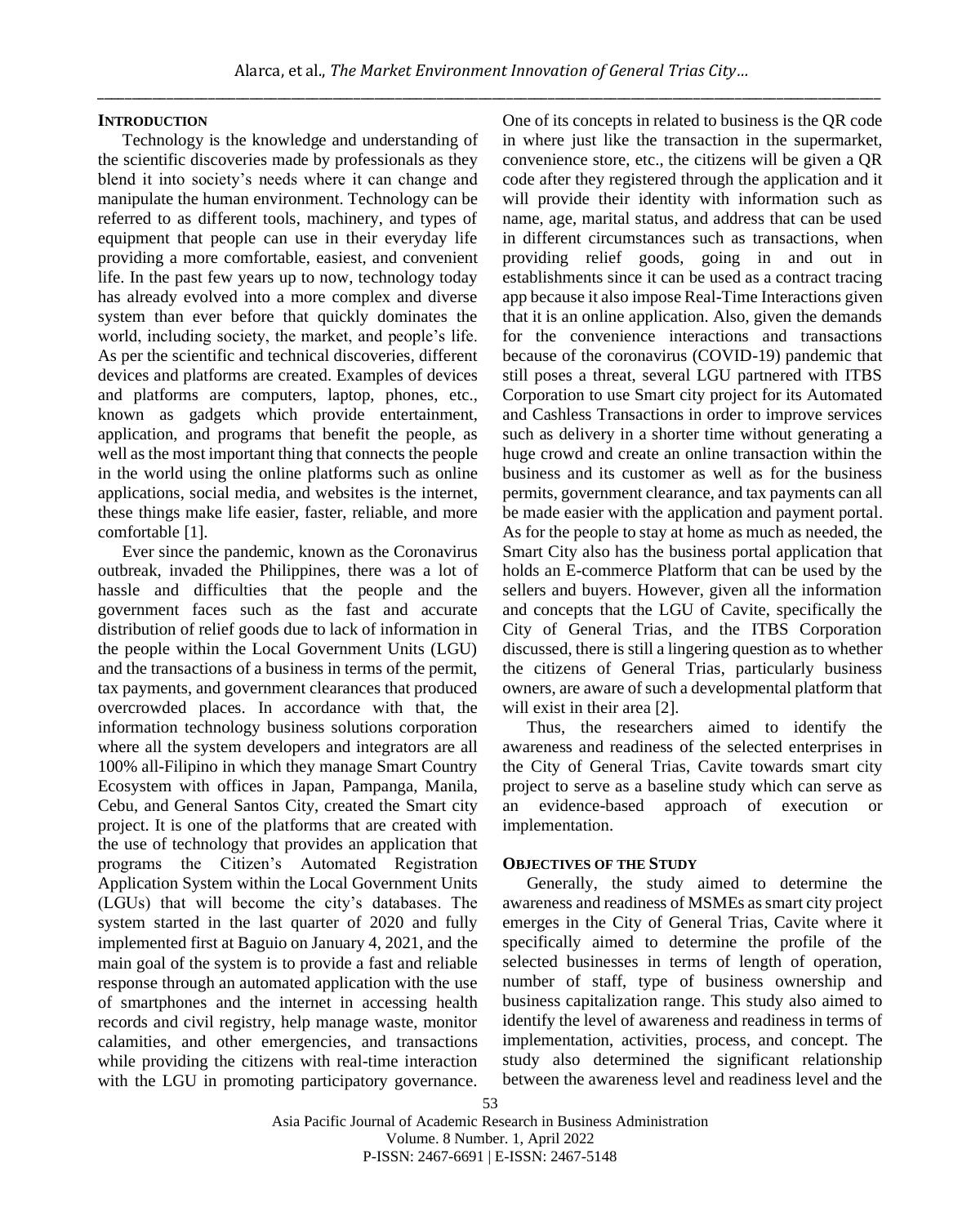determination of perceived challenges that the businesses will face with the implementation of smart city project.

## **MATERIALS AND METHODS Research Design**

This study used descriptive-correlational research design, specifically through quantitative methods to measure the level of awareness and readiness of the selected enterprises. Descriptive study was used to determine the awareness and readiness of the enterprises to the smart city project in the City of General Trias, Cavite. The study used Google forms as a platform in creating survey questionnaires to collect and gather the data from the respondents. Thus, correlational study was used to determine the significance relationship of the awareness and readiness of the participants taken collectively.

## **Sampling**

The researchers of the study used purposive sampling in identifying the 50 respondents and the target participants were the selected registered enterprises in the vicinity of General Trias City. The participants were selected purposively among the list of enterprises that were targeted participants of the smart city project.

## **Sources of Data**

The researchers used primary and secondary data as a source in collecting the data needed for the study wherein the primary data are from the respondents with their response in the questionnaires and the secondary data is from the internet such as journals, past researchers, and any related sources for the study. The respondents of the study are identified as the selected MSMEs.

### **Research Instrument**

The researchers used researcher-made survey questionnaires and was carefully analyzed for the awareness and readiness of the MSMEs and the process of evaluating the data collected using analytical and logical reasoning to examine the components of the data provided in the study. This study has subjected to validity and reliability. The Cronbach alpha used to test the scale of reliability of the pilot testing, which was computed at 0.91 indicating that the variables were accepted, valid, and reliable.

A 5 point Liekrt scale was used to determine the level of awareness where in 5 as Highly Aware shows that the respondents express high awareness with the implementation of application and are capable of adapting smart city project; 4 as Aware which shows that the respondents are aware and ready to adapt the application; 3 as Somehow Aware where in the respondents are somehow aware with minimal information with the implementation of smart city project; 2 as Not Aware as the respondents are not aware and have no distinct information as well as not ready to adapt with the implementation towards smart city project and 1 as Highly Not Aware having the respondents express highly non-awareness towards the smart city project.

On the other hand, to determine the level of readiness, the researchers used a 5-point likert scale where in 5 as Highly Ready as the respondents express high readiness with the implementation of application and are capable of adapting smart city project; 4 as Ready showing that the respondents are aware and ready to adapt the application; 3 as Somehow Ready which reveals that the respondents are somehow ready with minimal information with the implementation of smart city project, 2 as Not Ready where in the respondents are not ready and have no distinct information as well as not ready to adapt with the implementation towards smart city project and 1 as Highly Not Ready which the respondents express highly non-readiness towards the smart city project.

### **Data Gathering Procedure**

The data of the study was gathered and collected with the use of researcher - made survey questionnaires using the platform known as Google forms to know the respondents' response towards the awareness and readiness to the smart city project and its applications. The researchers distributed the questionnaires to conduct a survey with the participants using social media and the study used a Likert scale to determine the awareness and readiness of the enterprises in the City of General Trias, Cavite.

#### **Statistical Treatment**

The researchers of the study used Frequently Count and frequency and percentage to describe the profile of the respondents and survey questionnaires are used in collecting the profile of the respondents. Also, the researchers used Descriptive Statistics specifically Mean and Standard Deviation in describing the awareness and readiness of enterprises to the smart city project and its applications in the City of General Trias, Cavite. The mean score represents the distribution of the responses around the mean, and it indicates the degree of consistency among the responses, while the standard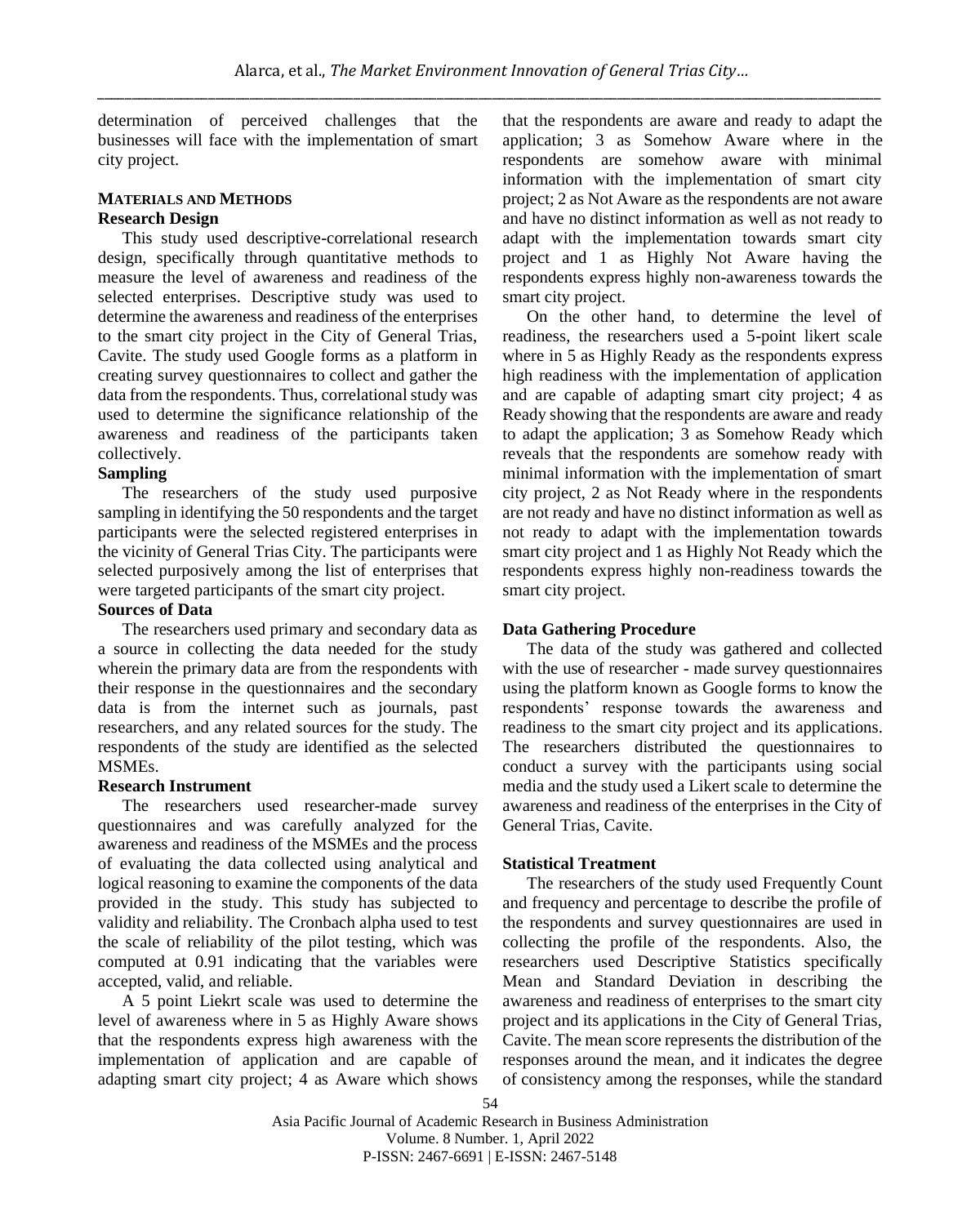deviation in the conjunction with mean, provides a better understanding of the data. This study also used Spearman.

## **RESULTS AND DISCUSSION**

#### **Table 1**. *Respondent's Profile*

| <b>Length of operations</b>          | f  | $\frac{0}{0}$ |
|--------------------------------------|----|---------------|
| 0 to 5 Years                         | 32 | 64.00         |
| 6 to 10 Years                        | 14 | 28.00         |
| 11 to 20 Years                       | 2  | 4.00          |
| 21 Years and Above                   | 2  | 4.00          |
| <b>Number of staff</b>               | f  | $\frac{0}{0}$ |
| 1 to 9 Employees                     | 45 | 90.00         |
| 10 to 49 Employees                   | 3  | 6.00          |
| 50 to 249 Employees                  | 1  | 2.00          |
| 249 Employees and Above              | 1  | 2.00          |
| <b>Type of Business Ownership</b>    | f  | $\frac{0}{0}$ |
| Sole Proprietorship                  | 39 | 78.00         |
| General Partnership                  | 6  | 12.00         |
| Corporation                          | 3  | 6.00          |
| Cooperative                          | 2  | 4.00          |
| <b>Business capitalization range</b> | f  | $\frac{6}{6}$ |
| Below Php 3,000,000                  | 30 | 60.00         |
| Php 3,000,001 to Php 15,000,001      | 13 | 26.00         |
| Php 15,000,001 to Php 100,000,000    | 4  | 8.00          |
| Php 100,000,00 and above             | 3  | 6.00          |
| Total                                | 50 | 100.00        |

Table 1 presents the frequency and percentage of the respondent's profile of the selected businesses in terms of length of operation, number of staff, type of business ownership and business capitalization range.

It is shown in the table that 32 out of 50 respondents or 64% were ranging from zero to five years, while two or four percent were ranging from 21 years and above. The table reveals that most of the the respondents' length of operations were ranging from zero to five years and the least were 21 years and above, and according to Mercado and Mercado [3] it indicates that these businesses are new to the venture. As to the respondent's number of staff, out of 50, 45 or 90% of the respondents has one to nine employees and with the same frequency of one or two percent of the respondents has 50 to 249 employees. The table revealed that most of the respondents has one to nine employees. This confirms the study of Celis et al.,[4] that since majority of the business is sole proprietorship and can be operated by a few workers, their respondents claimed that it is so rewarding while working at something they enjoy while earning profit for themselves.

It shows that 78% of the respondents were sole proprietorship, 12% were general partnership, six

percent were corporation and four percent were cooperative. It indicated that most participants are sole proprietorship [4].

Referring to business capitalization range, it shows that 60% of the respondents were having below Php 3,000,000 of capital, 26% were Php 3,000,001 to Php 15,000,001, eight percent were Php 15,000,001 to Php 100,000,000 and six percent were Php 100,000,000 and above. It states that most participants were having below Php 3,000,000 of capital. This confirms the study of Anoos et al., [5] where their study suggests that the city's businesses are mostly microenterprises.

**Table 2** *Awareness in terms of implementation*

| Category                                                                                                                    | <b>Mean</b> | <b>Description</b> |
|-----------------------------------------------------------------------------------------------------------------------------|-------------|--------------------|
| Date to be implemented.                                                                                                     | 3.34        | Somehow<br>Aware   |
| Standard, Policy, and Regulations.                                                                                          | 3.36        | Somehow<br>Aware   |
| Interaction, upgraded<br>infrastructure and technology<br>with its automated features, and<br>reduce queue or waiting time. | 3.58        | Aware              |
| Cost, maintenance, technology,<br>and infrastructures, and security<br>issues.                                              | 3.34        | Somehow<br>Aware   |
| <b>Grand Mean</b>                                                                                                           | 3.41        | Aware              |

Table 2 shows the awareness of the respondents in terms of implementation towards smart city project. This study revealed that the respondents were somehow aware with the implementation date of the smart city and is familiar with the cost, maintenance, technology, and infrastructure, as well as to its security issues having a mean value of 3.34 while some of the respondents were also somehow aware with the standard, policy, and regulations with a mean value of 3.36. With the highest mean value of 3.58, results revealed that the respondents were aware in terms of interaction, upgrades, infrastructure, and technology with its automated features. Overall, the table revealed that the respondents were aware towards smart city project in terms of implementation. This is quite contrary to the study of Novita and Suryani [6] since according to their study, only certain of groups know what smart city is in India despite the governance is good and rules are sufficient.

Table 3 presents the respondent's awareness toward smart city project in terms of activities. With the highest mean of 3.68, results revealed that the respondents were aware in terms of automated contact tracing features for the customers who come in and out the establishments.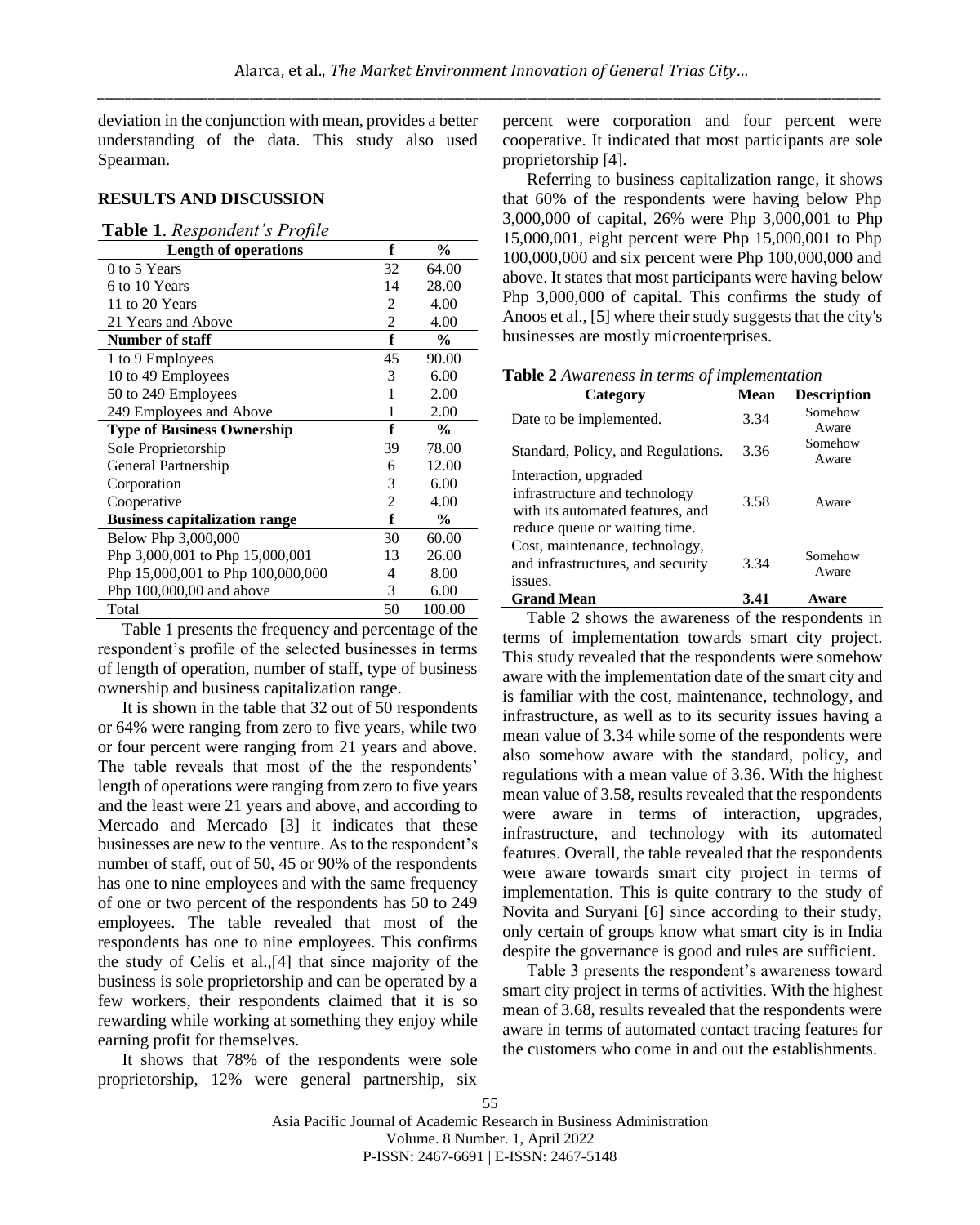|  | Table 3 Awareness in terms of activities |
|--|------------------------------------------|
|  |                                          |

| Category                                                                                                                  | Mean | <b>Description</b> |
|---------------------------------------------------------------------------------------------------------------------------|------|--------------------|
| Usage and have minimal interaction and<br>great accessibility in technology with the<br>customers using QR code.          | 3.48 | Aware              |
| Improvements of business<br>advertisements in offering their products<br>and services effectively through E-<br>Commerce. | 3.50 | Aware              |
| Automated contract tracing features for<br>customers who come in and out in the<br>establishments.                        | 3.68 | Aware              |
| <b>Grand Mean</b>                                                                                                         | 3.55 | Aware              |

The survey also resulted a mean value of 3.50 or aware in terms of the improvements of the business advertisements in offering their product and services effectively through E-commerce while with the lowest mean value of 3.48, it also revealed that the respondents were aware in terms of usage and having minimal interaction and great accessibility in the technology with the customers using QR code. Overall, the table revealed that the respondents were aware of the activities which can be made through the smart city project and knew how they will be able to use the application.

**Table 4** *Awareness in terms of process*

| Category                                | Mean | <b>Description</b> |
|-----------------------------------------|------|--------------------|
| Technological advancements using        |      |                    |
| internet & smartphones to keep up in    | 3.98 | Aware              |
| providing conveniences to customers.    |      |                    |
| Adjustments of the business operations  |      |                    |
| such as interacting with the customers  | 3.78 | Aware              |
| in adapting the E-Commerce platform.    |      |                    |
| The use of automated transactions with  | 3.80 | Aware              |
| the use of business portal application. |      |                    |
| <b>Grand Mean</b>                       | 3.85 | Aware              |

Table 4 reveals the respondents' awareness towards smart city project in terms of process, with the highest mean value of 3.98 showed, it that the respondents were aware in terms of technological advancements using internet and smartphones to keep up in providing conveniences to customers. The study also resulted in a mean value of 3.80 or aware in terms of the use of automated transactions with the use of business portal application. While with the least mean value of 3.78, it revealed that the respondents were aware in terms of adjustments of the business operations such as interacting with the customers in adapting the Ecommerce platform. It indicates that respondents were aware of the smart city project in terms of its process and the things that needed to consider using the application. This confirms the study of Faber et al., [7] where the businesses are potentially aware due to the smart city's guarantee and potential, the concept of savvy cities has progressively picked up consideration of approach makers, citizens, researchers, and business visionaries.

**Table 5** *Awareness in terms of concept*

| Category                                                                                         | Mean | <b>Description</b> |
|--------------------------------------------------------------------------------------------------|------|--------------------|
| Cashless Transactions with customers<br>through the use of QR codes.                             | 3.62 | Aware              |
| Convenience buy and sell with the use<br>of E Commerce in the Business Portal<br>Application.    | 3.58 | Aware              |
| Careful management of Customer's<br>Data Bases privacy from the City's<br>registered data bases. | 3.74 | Aware              |
| <b>Grand Mean</b>                                                                                | 3.65 | ware               |

Table 5 depicts the awareness of the respondents in terms of Concept towards smart city project, with the highest mean value of 3.74. The results showed that the respondents were aware in terms of careful management of customer's data bases privacy from the city's registered data bases. The survey also resulted in a mean value of 3.62 or aware in terms of cashless transactions with customers using QR codes. While with the least mean value of 3.58, the table showed that the respondents were aware in terms of convenience buy and sell with the use of e-commerce in the business portal application. It showcases that the respondents were aware in terms of the concept of the smart city project wherein they knew the things or features and what is needed to consider when they used the application.

| <b>Table 6</b> Readiness in terms of implementation |  |  |  |
|-----------------------------------------------------|--|--|--|
|-----------------------------------------------------|--|--|--|

| Category                                                                                                                 | Mean | <b>Description</b> |  |  |
|--------------------------------------------------------------------------------------------------------------------------|------|--------------------|--|--|
| Date to be implemented.                                                                                                  | 3.70 | Ready              |  |  |
| Standard, Policy, and Regulations.                                                                                       | 3.78 | Ready              |  |  |
| Interaction, upgraded infrastructure and<br>technology with its automated features,<br>and reduce queue or waiting time. | 3.90 | Ready              |  |  |
| Cost, maintenance, technology, and<br>infrastructures, and security issues.                                              | 3.46 | Ready              |  |  |
| <b>Grand Mean</b>                                                                                                        | 3.71 | Readv              |  |  |

Table 6 shows the readiness of the respondents in terms of implementation towards smart city project. This study revealed that the respondents were ready with the implementation date of the smart city with a mean value of 3.70 and can adapt with the cost, maintenance, technology, and infrastructure, as well as to its security issues with a mean value of 3.46 which can also be interpreted as ready, while some of the respondents were also ready with the standard, policy, and regulations with a mean value of 3.78, with the highest mean value of 3.90, results reveals that the respondents were ready in terms of interaction, upgrades, infrastructure and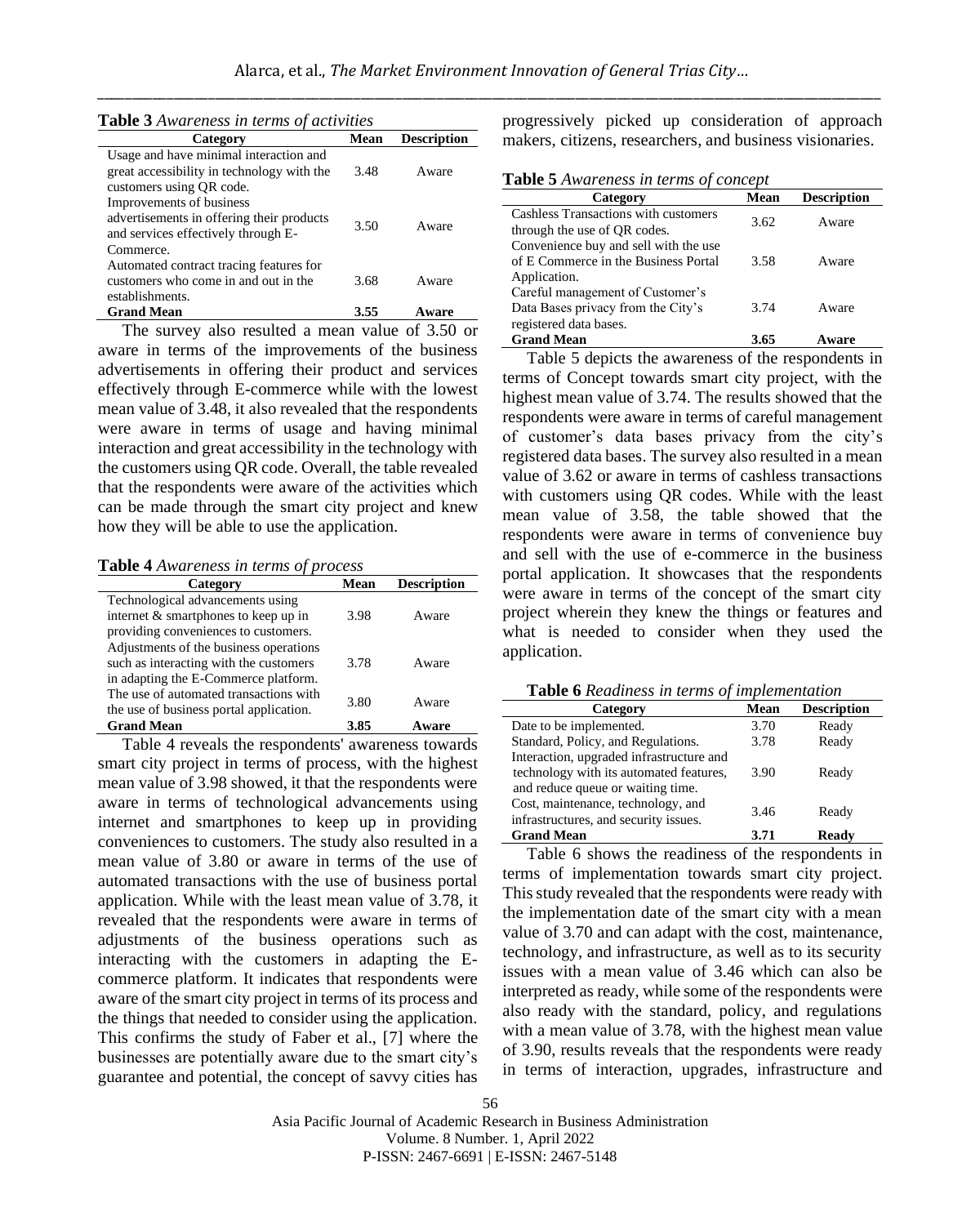technology with its automated features. Overall, the table reveals that the respondents were ready towards the smart city project in terms of its implementation wherein they can adapt to the features that the application have.

This contradicts the study of Milenkovic et al.,[8] people are enthusiastic about participation and collective decision-making, but they are unfamiliar with the tools that can be used to participate in local government decision-making processes because local governments lack the strategies and/or resources necessary to implement smart-city elements.

**Table 7** *Readiness in terms of activities*

| Category                                                                    | Mean | <b>Description</b> |
|-----------------------------------------------------------------------------|------|--------------------|
| Usage and have minimal interaction<br>and great accessibility in technology | 3.56 | Ready              |
| with the customers using QR code.<br>Improvements of business               |      |                    |
| advertisements in offering their<br>products and services effectively       | 3.56 | Ready              |
| through E-Commerce.                                                         |      |                    |
| Automated contract tracing features for                                     |      |                    |
| customers who come in and out in the                                        | 3.72 | Ready              |
| establishments.                                                             |      |                    |
| <b>Grand Mean</b>                                                           | 3.61 | Ready              |

Table 7 presents the respondent's readiness towards smart city project in terms of activities, with the highest mean value of 3.72 interpreted as ready.

Results reveal the respondents were ready in terms of automated contact tracing features for the customers who come in and out in the establishments. While with the lowest mean value of 3.56, the results also revealed that the respondents were ready with both usage and having minimal interaction and great accessibility in technology with the customers using QR code; improvements of business advertisements in offering their products and services effectively through Ecommerce.

Overall, the table shows that the respondents were ready towards the activities of smart city project wherein they will be able to adapt and use the application itself for their businesses upon implementation such as the ecommerce, interactions, and advertisements. This confirms the study of Abbas et al [9] where they stated that e-commerce adoption plays a very important role for SMEs in their improvement, as well as for the promotion of the economy and in the success of the organizations or firms.

Table 8 revealed the respondents' readiness towards smart city project in terms of process, with the highest mean value of 3.88 interpreted as ready.

| <b>Table 8</b> Readiness in terms of process |  |  |  |  |
|----------------------------------------------|--|--|--|--|
|----------------------------------------------|--|--|--|--|

| $\blacksquare$ which is a contribution of $\rho_1$ become |      |                    |  |  |
|-----------------------------------------------------------|------|--------------------|--|--|
| Category                                                  | Mean | <b>Description</b> |  |  |
| Technological advancements using                          |      |                    |  |  |
| internet and smartphones to keep up in                    | 3.88 | Ready              |  |  |
| providing conveniences to customers.                      |      |                    |  |  |
| Adjustments of the business operations                    |      |                    |  |  |
| such as interacting with the customers                    | 3.70 | Ready              |  |  |
| in adapting E-Commerce platform.                          |      |                    |  |  |
| The use of automated transactions with                    | 3.80 |                    |  |  |
| the use of business portal application.                   |      | Ready              |  |  |
| <b>Grand Mean</b>                                         | 3.79 | Ready              |  |  |

It showed that the respondents were ready in terms of technological advancements using internet and smartphones to keep up in providing conveniences to customers. The survey also resulted in a mean value of 3.80 or ready in terms of the use of automated transactions with the use of business portal application. While with the same value of 3.70, results also reveal that the respondents were ready in terms of adjustments of the business operations such as interacting with the customers in adapting E-commerce platform. It concludes that the respondents were ready and have the means to adapt in terms of technologies, operation adjustments, and automated transactions in the process of smart city project and since some of the citizens nowadays are more techno savvy than before, their business will be able to handle the new operations derived from the new features of smart city. This confirms the study of Noor et al., [10] where some of their employees or agents from a certain company were willing to do their business operations electronically and revealed that it helps a lot to their business operations.

**Table** *9 Readiness in terms of concept*

| Category                                 | Mean | <b>Description</b> |
|------------------------------------------|------|--------------------|
| Cashless Transactions with customers     | 3.58 | Ready              |
| through the use of QR codes.             |      |                    |
| Convenience buy and sell with the use    |      |                    |
| of E Commerce in the Business Portal     | 3.70 | Ready              |
| Application.                             |      |                    |
| Careful management of Customer's Data    |      |                    |
| Bases privacy from the City's registered | 3.78 | Ready              |
| data bases.                              |      |                    |
| <b>Grand Mean</b>                        | 3.65 | Readv              |

Table 9 depicted the respondents' readiness towards smart city project in terms of concept, with the highest mean value of 3.78 interpreted as ready. It depicted that the respondents were ready in terms of careful management of customer's data bases privacy from the City's registered data bases. The survey also resulted in a mean value of 3.70 or ready in terms of convenience buy and sell with the use of E-commerce in the business portal application.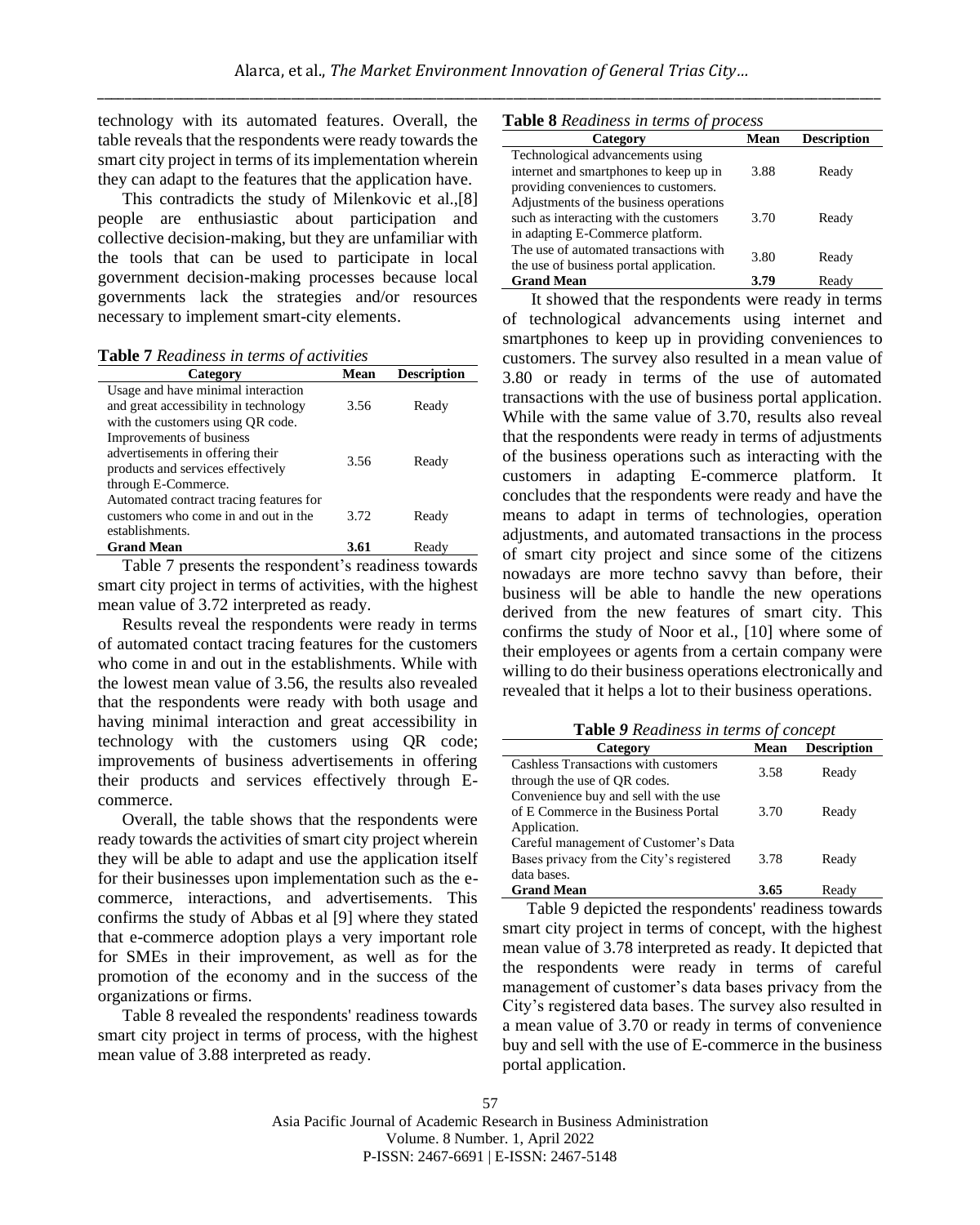While with the same value of 3.58, results also reveal that the respondents were ready in terms of cashless transactions with customers using QR codes. It concludes that the respondents were ready in terms of the concept of the smart city project wherein they knew and can adapt the things or features and what is needed to consider when they used the application to provide convenience to the customers. This means that some of the respondents are technologically ready and have a means to use the application smoothly since technology really helps a business to strive more and compete in the industry while providing convenience to the customers. But, on contrary and according to the study of Novita and Suryani [6] even though the applications are interesting, it is not elderly friendly, and it still doesn't attract the people to use it.

| <b>Table 10</b> Perceived challenges with the |  |
|-----------------------------------------------|--|
| implementation of smart city project          |  |

| Category                                          | F    | $\frac{0}{0}$ |
|---------------------------------------------------|------|---------------|
| Customer's ability to adapt                       | 34   | 9.10          |
| Business' ability to adapt                        | 20   | 5.40          |
| Employee's ability to adapt                       | 13   | 3.50          |
| Lack of knowledge and ideas                       | 21   | 5.60          |
| Lack of Government support                        | 24   | 6.40          |
| Lack of Equipment                                 | 27   | 7.20          |
| Customer's lack of awareness                      | 28   | 7.50          |
| Adjustments and changes to business<br>operations | 32   | 8.60          |
| <b>Perceived Costs</b>                            | 31   | 8.30          |
| <b>Technological Advancements</b>                 | 24   | 6.40          |
| <b>Technological Maintenance</b>                  | 19   | 5.10          |
| Privacy Concern                                   | 20   | 5.40          |
| <b>Cybersecurity Risk</b>                         | 28   | 7.50          |
| Competitors                                       | 21   | 5.60          |
| <b>Network Connectivity</b>                       | 31   | 8.30          |
| Total                                             | 3.65 | Aware         |

Table 10 showed the perceived challenges that the respondents might face with the implementation of smart city project in the City of General Trias, Cavite. It revealed that the customer's ability to adapt has the highest frequency of 34 and has the percentage of 9.1% which explains that to properly use the application, the customer must be able to know how to use the application and its features, this confirms the study of Novita and Suryani [6] that even though the applications are interesting, it is not elderly friendly and it still doesn't attract the people to use it. It also presented the Employee's ability to adapt with the least frequency of 13 and has the percentage of 3.5% which explains that their business' employees can adapt the new application

and use its features to its maximum capacity which confirms the study of Noor et al., [10] where some of their employees or agents from a certain company were willing to do their business operations electronically and revealed that it helps a lot to their business operations.

This study reveals that there is a significant relationship between the awareness level of the respondents and their readiness in terms implementation in the category of date to be implemented, standard, policy, and regulations, interaction, upgraded infrastructures and technology with its automated features, and reduce queue or waiting time, cost maintenance, technology, and infrastructures, and security issues, as well as in terms of activities in the category of usage and have minimal interaction and great accessibility in technology with the customers using QR code, improvements of business advertisements in offering their products and services effectively through E-commerce, automated contract tracing features for customers who come in and out in the establishments, also in terms of process in the category technological advancements using internet and smartphones to keep up in providing conveniences to customers, The use of automated transactions with the use of business portal application, and adjustments of the business operations such as interacting with the customers in adapting E-commerce platform, and lastly, from concept in the category of cashless transactions with customers through the use of QR codes, convenience buy and sell with the use of E-commerce in the business portal application, and careful management of customer's data bases privacy from the city's registered data bases.

Table 11 presents the summary of correlation of the awareness and readiness of the participants. The findings revealed that they were significant at 0.05 critical level hence the null hypothesis is rejected. It also means that as the awareness level of people increases their readiness level also increases. This means that as enterprises increased their awareness levels on implementation, activities, process and concept, the level of readiness as to the adoption of smart city in their respective enterprise in terms of activities, process, and concept. This result gives pathway of direct relationship between the awareness and readiness level among these enterprises as far as the smart city project in General Trias City is concerned.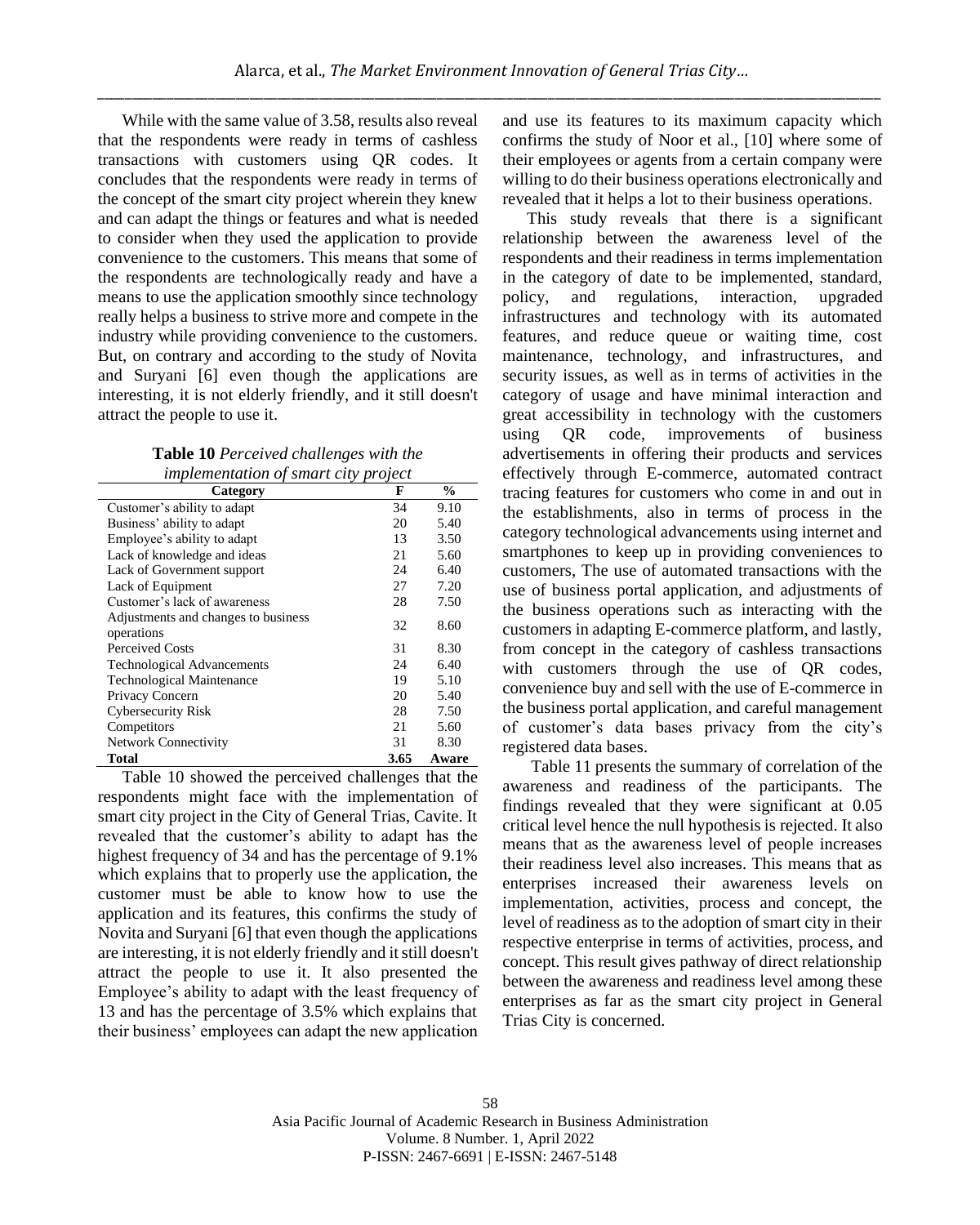| Alarca, et al., The Market Environment Innovation of General Trias City |
|-------------------------------------------------------------------------|
|                                                                         |

| Table 11. Correlation Summary Results       |                     |                 |                 |                 |                 |                                    |                       |                                    |                                      |                    |                                    |                                      |                         |
|---------------------------------------------|---------------------|-----------------|-----------------|-----------------|-----------------|------------------------------------|-----------------------|------------------------------------|--------------------------------------|--------------------|------------------------------------|--------------------------------------|-------------------------|
|                                             | $Ready -$<br>Imple1 | Ready           | Ready           | Ready           | Ready<br>- Act1 | Ready<br>$-$ Act<br>$\overline{2}$ | Ready<br>$-$ Act<br>3 | Ready -<br>Process<br>$\mathbf{1}$ | Ready -<br>Process<br>$\overline{2}$ | Ready -<br>Process | Ready -<br>Concept<br>$\mathbf{1}$ | Ready -<br>Concept<br>$\overline{2}$ | Ready -<br>Concept<br>3 |
| Aware -<br>Implementation<br>$\mathbf{1}$   | $S^*$               | Imple2<br>$S^*$ | Imple3<br>$S^*$ | Imple4<br>$S^*$ | $S^*$           | $S^*$                              | $S^*$                 | $S^*$                              | $S^*$                                | 3<br>$S^*$         | $S^*$                              | $S^*$                                | $S^*$                   |
| Aware -<br>Implementation<br>$\overline{2}$ | $S^*$               | $S^*$           | $S^*$           | $S^*$           | $S^*$           | $S^*$                              | $S^*$                 | $S^*$                              | $S^*$                                | $S^*$              | $S^*$                              | $S^*$                                | $S^*$                   |
| Aware -<br>Implementation<br>3              | $S^*$               | $S^*$           | $S^*$           | $S^*$           | $S^*$           | $S^*$                              | $S^*$                 | $S^*$                              | $S^*$                                | $S^*$              | $S^*$                              | $S^*$                                | $S^*$                   |
| Aware -<br>Implementation                   | $S^*$               | $S^*$           | $S^*$           | $S^*$           | $S^*$           | $S^*$                              | $S^*$                 | $S^*$                              | $S^*$                                | $S^*$              | $S^*$                              | $S^*$                                | $S^*$                   |
| Aware -<br>Activities 1                     | $S^*$               | $S^*$           | $S^*$           | $S^*$           | $S^*$           | $S^*$                              | $S^*$                 | $S^*$                              | $S^*$                                | $S^*$              | $S^*$                              | $S^*$                                | $S^*$                   |
| Aware -<br><b>Activities 2</b>              | $S^*$               | $S^*$           | $S^*$           | $S^*$           | $S^*$           | $S^*$                              | $S^*$                 | $S^*$                              | $S^*$                                | $S^*$              | $S^*$                              | $S^*$                                | $S^*$                   |
| Aware -<br><b>Activities 3</b>              | $S^*$               | $S^*$           | $S^*$           | $S^*$           | $S^*$           | $S^*$                              | $S^*$                 | $S^*$                              | $S^*$                                | $S^*$              | $S^*$                              | $S^*$                                | $S^*$                   |
| Aware-<br>Process <sub>1</sub>              | $S^*$               | $S^*$           | $S^*$           | $S^*$           | $S^*$           | $S^*$                              | $S^*$                 | $S^*$                              | $S^*$                                | $S^*$              | $S^*$                              | $S^*$                                | $S^*$                   |
| Aware-<br>Process <sub>2</sub>              | $S^*$               | $S^*$           | $S^*$           | $S^*$           | $S^*$           | $S^*$                              | $S^*$                 | $S^*$                              | $S^*$                                | $S^*$              | $S^*$                              | $S^*$                                | $S^*$                   |
| Aware-<br>Process 3                         | $S^*$               | $S^*$           | $S^*$           | $S^*$           | $S^*$           | $S^*$                              | $S^*$                 | $S^*$                              | $S^*$                                | $S^*$              | $S^*$                              | $S^*$                                | $S^*$                   |
| Aware $-$<br>Concept 1                      | $S^*$               | $S^*$           | $S^*$           | $S^*$           | $S^*$           | $S^*$                              | $S^*$                 | $S^*$                              | $S^*$                                | $S^*$              | $S^*$                              | $S^*$                                | $S^*$                   |
| Aware-<br>Concept 2                         | $S^*$               | $S^*$           | $S^*$           | $S^*$           | $S^*$           | $S^*$                              | $S^*$                 | $S^*$                              | $S^*$                                | $S^*$              | $S^*$                              | $S^*$                                | $S^*$                   |
| Aware $-$<br>Concept 3                      | $S^*$               | $S^*$           | $S^*$           | $S^*$           | $S^*$           | $S^*$                              | $S^*$                 | $S^*$                              | $S^*$                                | $S^*$              | $S^*$                              | $S^*$                                | $S^*$                   |

*Significant Value at 0.05:S\**

#### **CONCLUSION AND RECOMMENDATION**

The respondents concluded that majority of the respondents' business length of operations were ranging from zero to five years, have one to nine employees, a sole proprietorship type, and have a business capitalization range of 3,000,000 and below.

The response of the participants was assessed from online survey and revealed that most of them are aware and ready with the implementation of smart city project in the vicinity of General Trias Cavite

Furthermore, the findings also revealed that most of the enterprises were afraid to face the perceived challenge known as the customer's ability to adapt within the implementation of smart city project, that even though they are fully ready, some customers might not know what a smart city is and how to use it properly. It also revealed that the respondents are less worried about the Employee's ability to adapt which explains that their employees are highly aware and know how to adapt new technologies that might emerge aside from the smart city project. This study also revealed that there was a significant relationship between the level of awareness of the respondents and their readiness in terms of Implementation, Activities, Process, and Concept.

The researchers recommend intensifying the information dissemination strategies of LGUs for the citizens, especially the elderly as the customers to know what smart city is and how to use it properly. Specifically, the researchers focused on much deeper dissemination of information regarding smart city for its proper usage with the use of social media, flyers, and/ or hold seminars and meeting per barangay to increase the adaptation rate of the customers. Also, the enterprises can review their existing process to know what to change in their operations. Furthermore, the researchers also recommend proposing and conducting a future study regarding the customer's willingness to adapt and strategies to improve the customer's awareness and adaptability towards smart city project.

### **REFERENCES**

[1] Fridayani H. D. & Atmojo M. E. (2021). *Internet of Things for Smart City. A Case Study: SMEs Project in Sleman Regency.* IOPScience. [https://iopscience.iop.org/article/10.1088/1755-](https://iopscience.iop.org/article/10.1088/1755-1315/717/1/012014) [1315/717/1/012014](https://iopscience.iop.org/article/10.1088/1755-1315/717/1/012014)